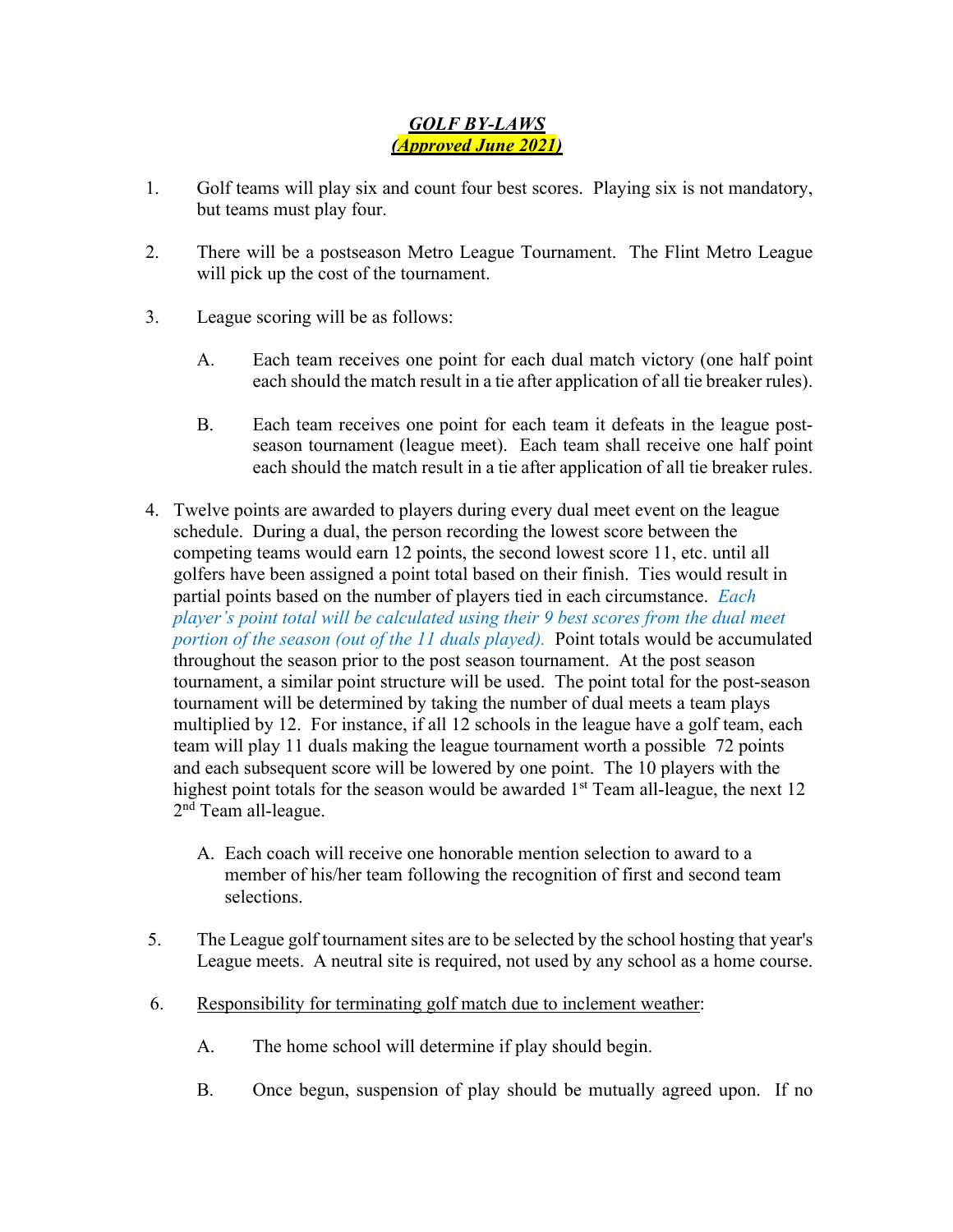decision is reached, the home school will determine if play should continue. Home school will also determine how long a delay shall be held before suspension of play.

C. Suspension and/or postponement of matches shall follow current USGA Guidelines.

\*Current guidelines (August 2015): "When play is interrupted and a suspension of play is called for issues such as inclement weather, players are to mark their balls and seek immediate shelter. If play resumes on the same day after the delay, then the players pick up play from their marked spot of their ball. If a tournament or round of play is suspended and completed on another day, then players would start on the next hole after their last posted score (or completed hole)."

- D. League meet responsibility for determination is the meet manager.
- 7. The decision to use "winter rules" (pick and clean or bump) or "summer rules" (as per U.S.G.A. Rules) will be left to the discretion of the home school.
- 8. Each coach will instruct and encourage his golfers not to throw, bat or toss his/her golf ball at the completion of a hole.
- 9. In all matches, players are expected to follow all U.S.G.A. Rules as per the current rulebook. There will be no warning prior to the assessment of the indicated penalty. It is the responsibility of each player to become familiar with the rules of play.
- 10. Players from the same school in the same foursome will be considered teammates for the purpose of giving advice.
- 11. Players may not talk to spectators during the course of the round.
- 12. League tournament and league matches must take precedence over non-league matches. Schedules will be designed to include alternating home/away matches between schools.

## **PERTINENT GENERAL BY-LAWS**

- 2. The site of conference championship meets is to be determined by the Flint Metro League Constitution (See table on page 36).
- 3. Schools shall not be allowed to compete in League meets unless that school has played a League schedule in that sport.
- 4. Schools will not be allowed to add individuals to their athletic teams between the last League date and League meet dates for the purpose of competing in the meet.
- 11. In case of inclement weather, the following criteria shall be met: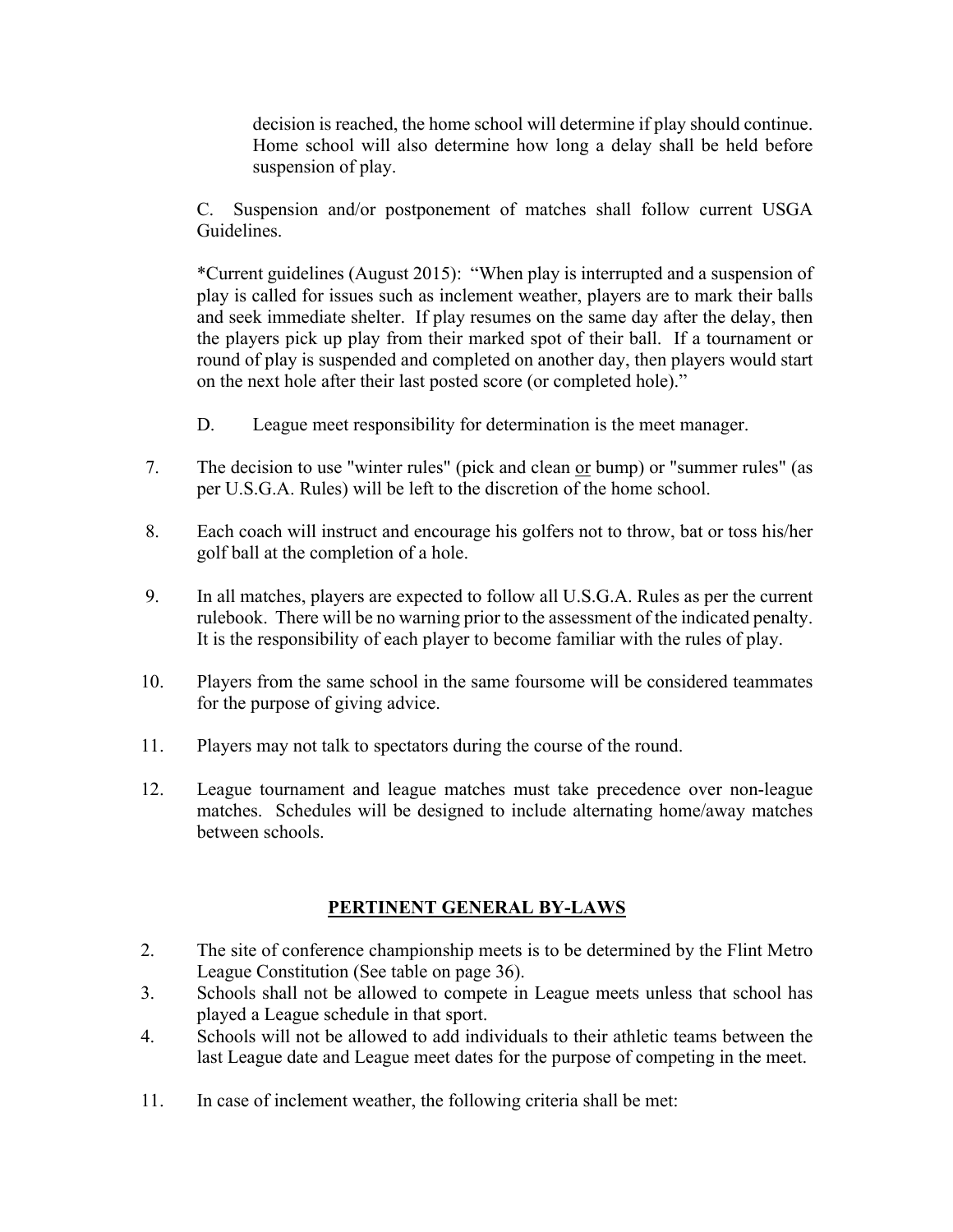- A. Contests postponed due to weather should be made up prior to final League tournaments, even if this necessitates a school canceling or postponing a non-League contest to do so.
- B. When one or more schools cannot attend a multi-team League event (four or more schools) due to a weather related or act of God event, the event is to be postponed and rescheduled for the next available date, with the League picking up any costs for officials who show up to work the originally scheduled event.
- 14. The Flint Metro League takes the position that the practice of good sportsmanship is essential and that all members should adopt a common policy. Member schools are expected to implement a plan to promote responsible behavior by fans and all persons associated with athletics. It is suggested that schools use contest programs, the media, bulletins, and meetings as a means for promoting good sportsmanship. Member schools should also have plans for the monitoring of home and away contests and for dealing with those persons who violate the principles of responsible behavior.
- 15. The host school shall provide water (or suitable hydration) for visiting teams.
- 16. Home school will call the Flint Journal and other media to report contest results.
- 18. Grievances and Protest Procedure:
	- C. All contests in which an ineligible player or players are used shall be forfeited and the score be that of a forfeited contest. This includes League championship tournaments.
	- D. If use of an ineligible player or players by a League champion is determined, and forfeitures under section C above prevent a team from maintaining its championship, the championship for that sport for that year will be awarded to the second-place team and All Sports Award points adjusted accordingly. In the event of co-championships, the remaining championship team would maintain its championship.
- 19. The conference will recognize a champion in any varsity sport regulated by the MHSAA that is participated in by more than half (5) the membership of the League.
- 20. The only League awards to be made in any sport are the ones sanctioned by the League.
- 24. Each varsity sport will be allowed a Coach of the Year selection. That coach will be presented a certificate.
- 26. To receive FML honors, an athlete has to finish the season in good standing. The definition of "good standing" is to finish the season on the team and meet minimum requirements for that sport's awards.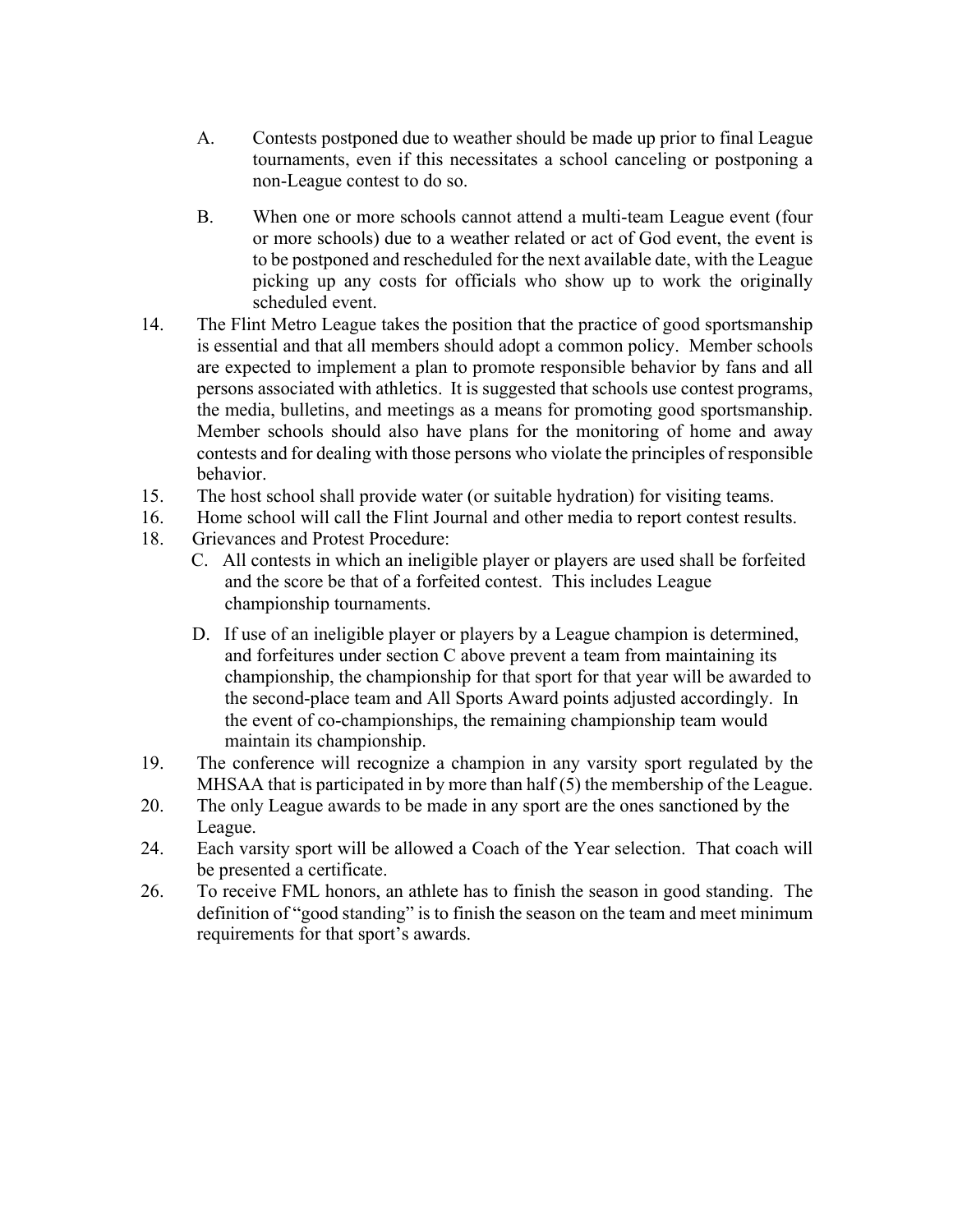## FML Golf Dual Meet Score Sheet

Home School: \_\_\_\_\_\_\_\_\_\_\_\_\_\_\_\_\_\_\_\_\_\_\_\_\_\_\_\_\_\_\_

Visiting School: \_\_\_\_\_\_\_\_\_\_\_\_\_\_\_\_\_\_\_\_\_\_\_\_\_\_\_\_\_\_

Date: \_\_\_\_\_\_\_\_\_\_\_\_\_\_\_\_ Course: \_\_\_\_\_\_\_\_\_\_\_\_\_\_\_\_\_\_\_\_\_\_\_\_\_\_\_\_

## **Meet Scores:**

| Score: | Player: | School: | Points         |
|--------|---------|---------|----------------|
|        |         |         | $\ddot{\cdot}$ |
|        |         |         |                |
|        |         |         |                |
|        |         |         |                |
|        |         |         |                |
|        |         |         |                |
|        |         |         |                |
|        |         |         |                |
|        |         |         |                |
|        |         |         |                |
|        |         |         |                |
|        |         |         |                |
|        |         |         |                |

\*\*\*Please remember lowest score receives 12 points, next 11, etc. Points for ties will be split between the places and partial points will be awarded rounding to two decimal places.

**Home Coach Signature: \_\_\_\_\_\_\_\_\_\_\_\_\_\_\_\_\_\_\_\_\_\_\_\_\_\_\_\_\_\_\_\_\_\_\_**

**Visiting Coach Signature:** 

**\_\_\_\_\_\_\_\_\_\_\_\_\_\_\_\_\_\_\_\_\_\_\_\_\_\_\_\_\_\_\_\_\_\_**